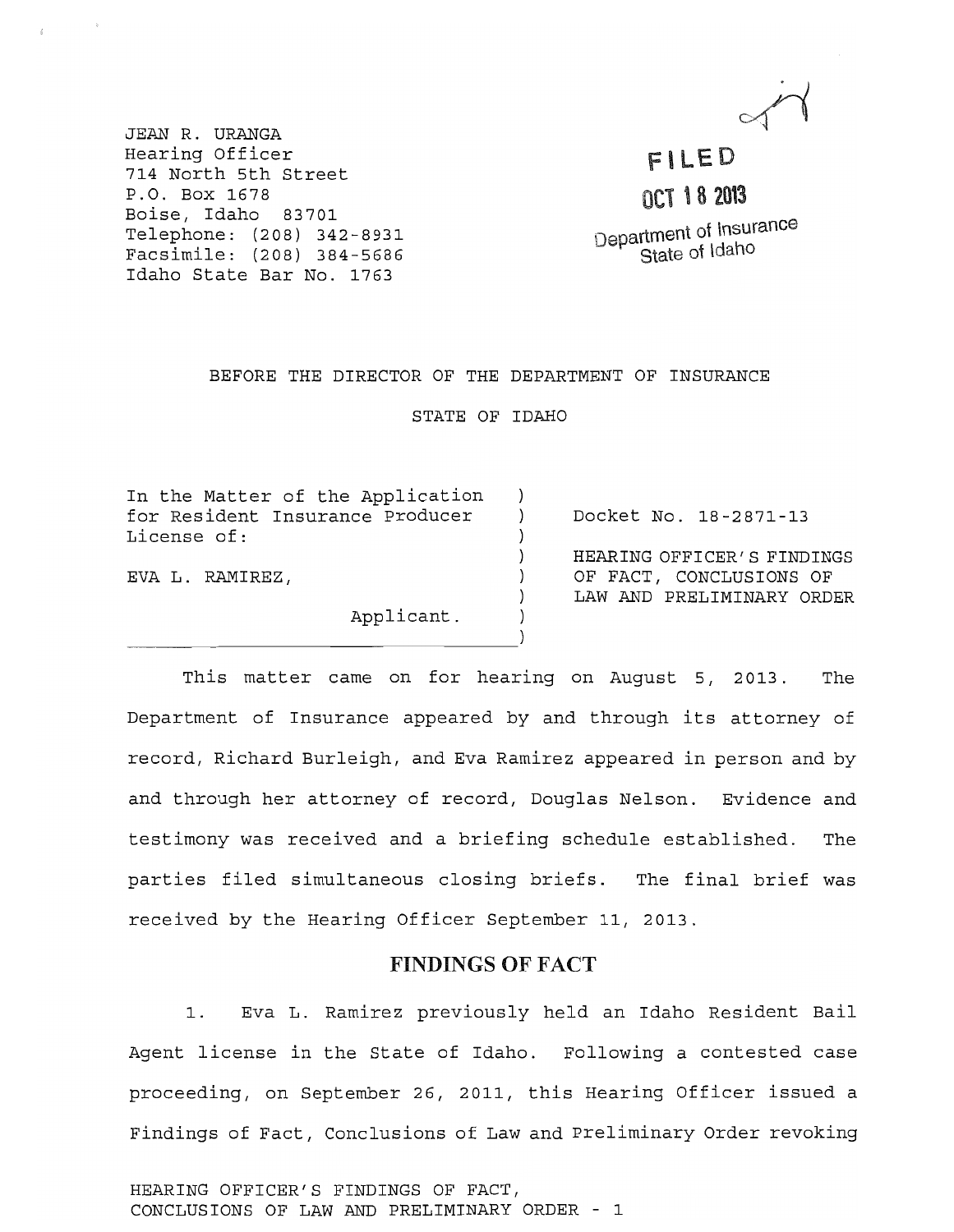Respondent's Resident Bail Agent License and imposing a \$1,000 fine. (Exhibit D.) That decision found Ms. Ramirez had violated various provisions of the bail bond statutes, including misappropriating or converting monies received during an insurance transaction in violation of Idaho Code §41-1016 (1) (d); using fraudulent or dishonest practices or demonstrated incompetence, untrustworthiness or financial irresponsibility which was a source of injury or loss to the public in violation of Idaho Code §41- 1016(1) (h) *i* collecting money in a bail transaction not authorized by statute in violation of Idaho Code §41-1323; and wilfully collecting jail fees in excess of fees charged by the jail in violation of Idaho Code §41-1323. Ms. Ramirez/s bail bond license was revoked and a *\$1/000* administrative penalty imposed.

2. Ms. Ramirez appealed that decision to the District Court of the Fifth Judicial District of the state of Idaho in Twin Falls County. On March 20, 2012, District Judge Randy Stoker upheld the decision revoking Ms. Ramirez' bail agent license and imposing a *\$1/000* fine.

3. On May 9, 2013, Eva Ramirez signed and submitted a uniform Application for Individual Producer License/Registration. A copy of that application is included as Exhibit B. In that application, Ms. Ramirez applied for a license as an individual insurance producer for property and casualty insurance.

4. On Page 3 of that application, she answered "yes" to Question 1 on whether she had been convicted of a crime, had a judgment withheld or deferred or was currently charged with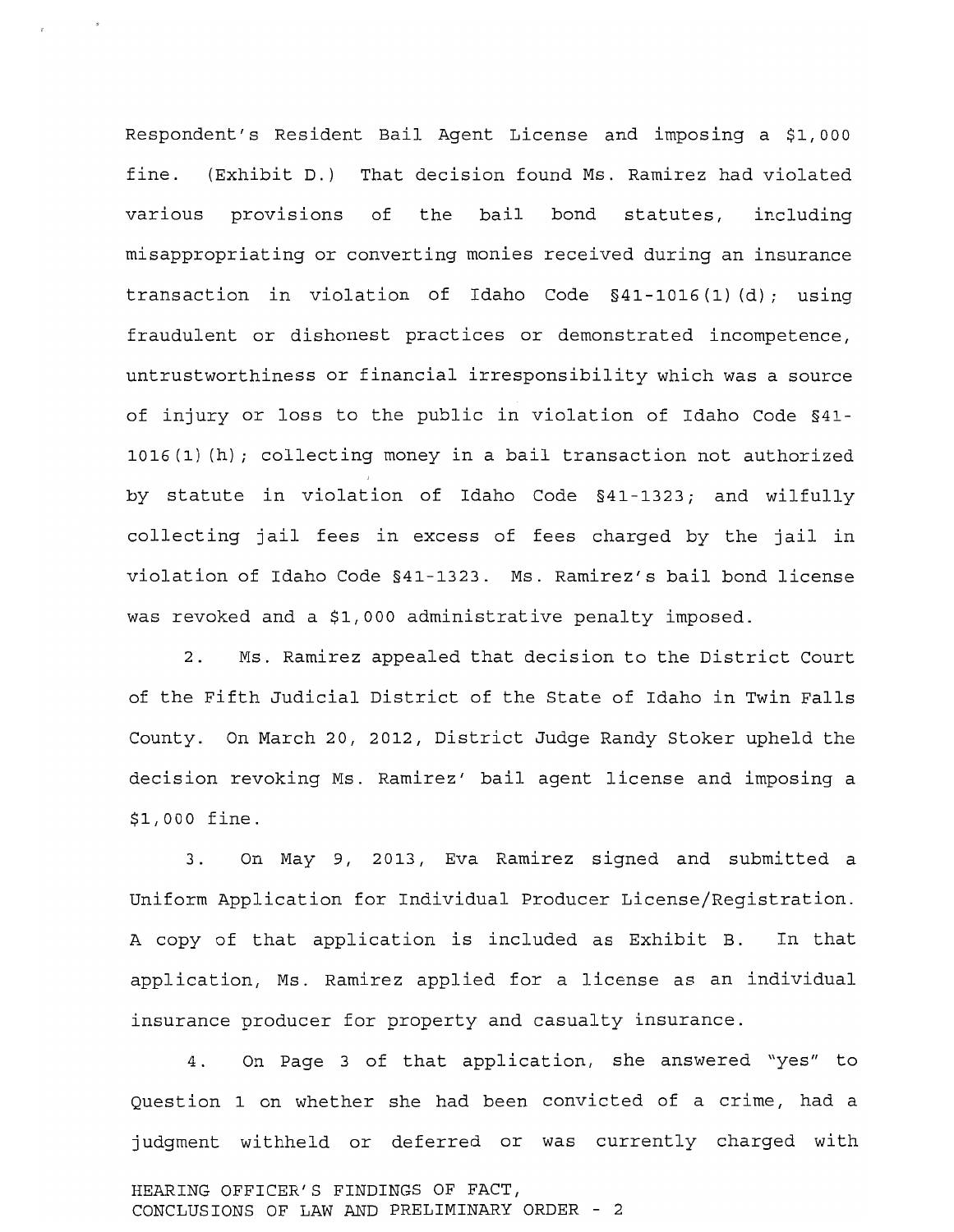committing a crime. She provided absolutely no documentation to support that "yes" answer. Upon further inquiry from the Department of Insurance, it was determined that Ms. Ramirez had in fact not been convicted of a crime and should not have answered that question "yes". She misinterpreted the \$1,000 fine as a criminal act.

5. In answer to Question 2, she answered "no" to the question of whether she had been named or involved as a party in an administrative proceeding including FINRA sanction or arbitration proceeding involving any professional or occupational license or registration. "Involved" is clearly defined as including a license revocation or being assessed a fine. In fact, that "no" answer to Question 2 was incorrect based upon her prior administrative proceeding involving her bail bond license.

6. Exhibit B, Page 5, indicates that Ms. Ramirez' answers were certified and attested to under oath and under penalty of perjury. Paragraph 1 of that certification and attestation states:

> I hereby certify that, under penalty of perjury, all of the information submitted in this application and attachments is true and complete. I am aware that submitting false information or omitting pertinent or material information in connection with this application is grounds for license revocation or denial of the license and may subject me to civil or criminal penalties.

7. In an email exchange beginning May 13, 2013, Lisa Tordjman emailed Ms. Ramirez asking for a better explanation of her "yes" answer to Question 1 and the answer to Question 5 which she answered "not sure". (Exhibit C.) In response, on May 14, 2013,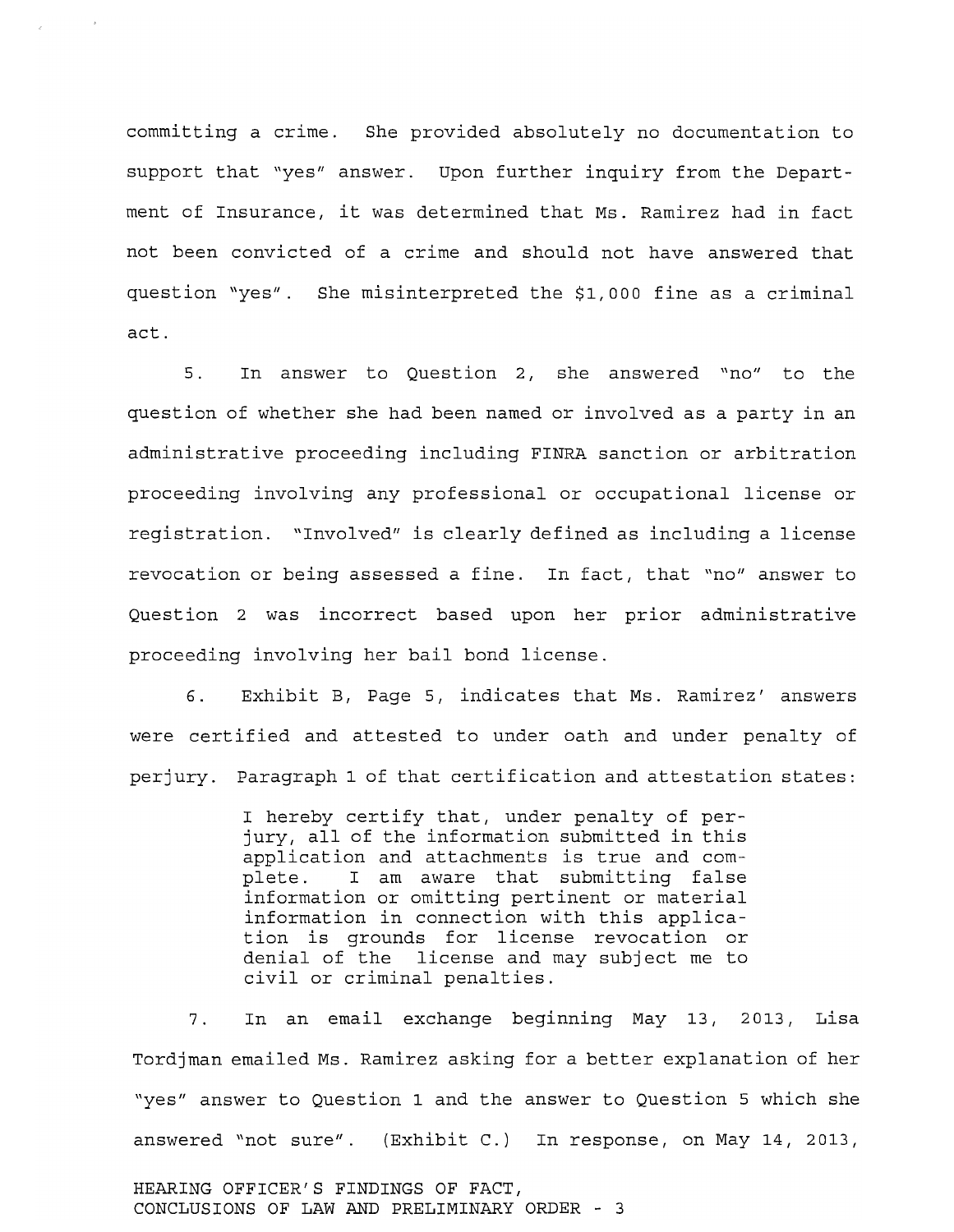Ms. Ramirez reported that the prior license had been revoked September 26, 2010, "for record-keeping." That email further states: "I have paid the fine and completed with [sic] the time suspended 3/20/13." She stated that she was applying for Property and Casualty License, not a Bail License. In another email a few seconds later, Ms. Ramirez clarified that the revocation date was September 26, 2011. That same day, Ms. Ramirez clarified that Question 2 should have been answered "yes", but erroneously stated the revocation had only been for one year.

8. By letter dated May 20, 2013, the Department issued a Preliminary Order Denying Application. (Exhibit A.) That letter notes that Ms. Ramirez' resident bail agent license had been revoked for four violations of the Idaho Code and that the revocation and \$1,000 fine had been affirmed by the District Court. That letter indicates that her "no" answer to Question 2 was incorrect, misleading, incomplete and materially untrue. The letter noted that Ms. Ramirez also incorrectly stated that her license was revoked for "recordkeeping".

9. The May 20, 2013, letter further noted her incorrect answer to Question 1 on whether she had been convicted of a crime.

10. The Preliminary Order Denying Application notes that, pursuant to Idaho Code §41-1016 (1) (a), the Director of the Department may refuse to issue a license to an applicant who has provided incorrect, misleading, incomplete or materially untrue information.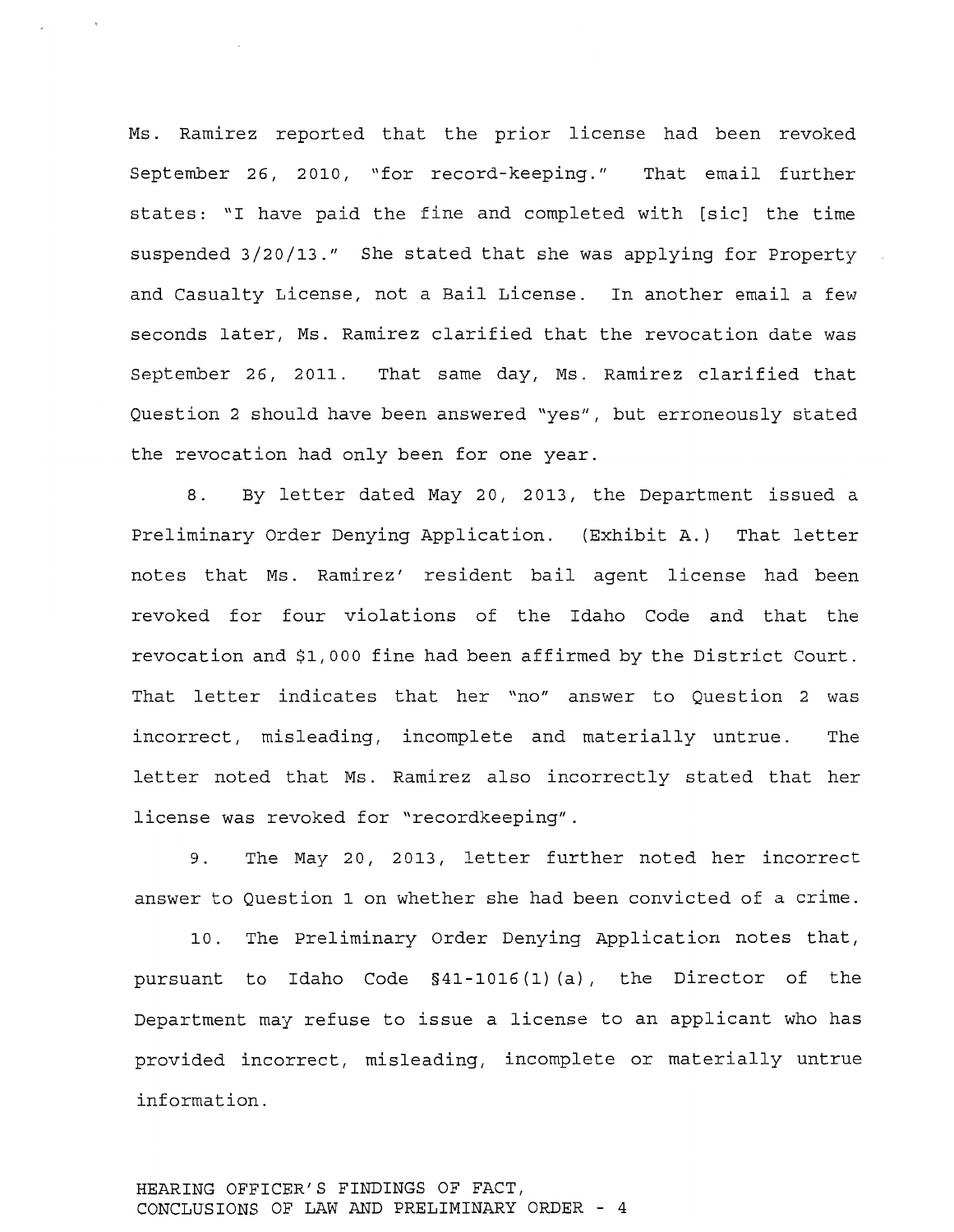11. Further, the letter noted that, pursuant to Idaho Code §41-1016 (1) (d), the Director may refuse to issue a license to an applicant who improperly withheld, misappropriated or converted any monies or properties received in the course of doing insurance business.

12. Finally, Idaho Code §41-1016 (1) (h) permits the Director to refuse to issue a license to an applicant who uses fraudulent or dishonest practices, or demonstrated incompetence, untrustworthiness or financial irresponsibility, or was a source of injury and loss to the public or others, in the conduct of insurance business in the state of Idaho.

13. Pursuant to Idaho Code §41-232A(1) Ms. Ramirez timely requested a hearing on the Preliminary Order Denying Application.

14. During the hearing, the Department presented evidence that Ms. Ramirez continued to post her bail bond sign listing her bail bond insurance license and continued to participate in bond activities after her license had been revoked. (Exhibit F.) *See also* Exhibits H, I, J and K.

15. During the hearing, Ms. Ramirez testified that she answered "no" to the question on whether she had been subject to an administrative proceeding because someone at the Department told her to do so. The Hearing Officer does not find that testimony to be credible.

16. She further testified and argued in her closing argument that she was only subject to a one year suspension which is also incorrect. There was no time limit on the revocation and her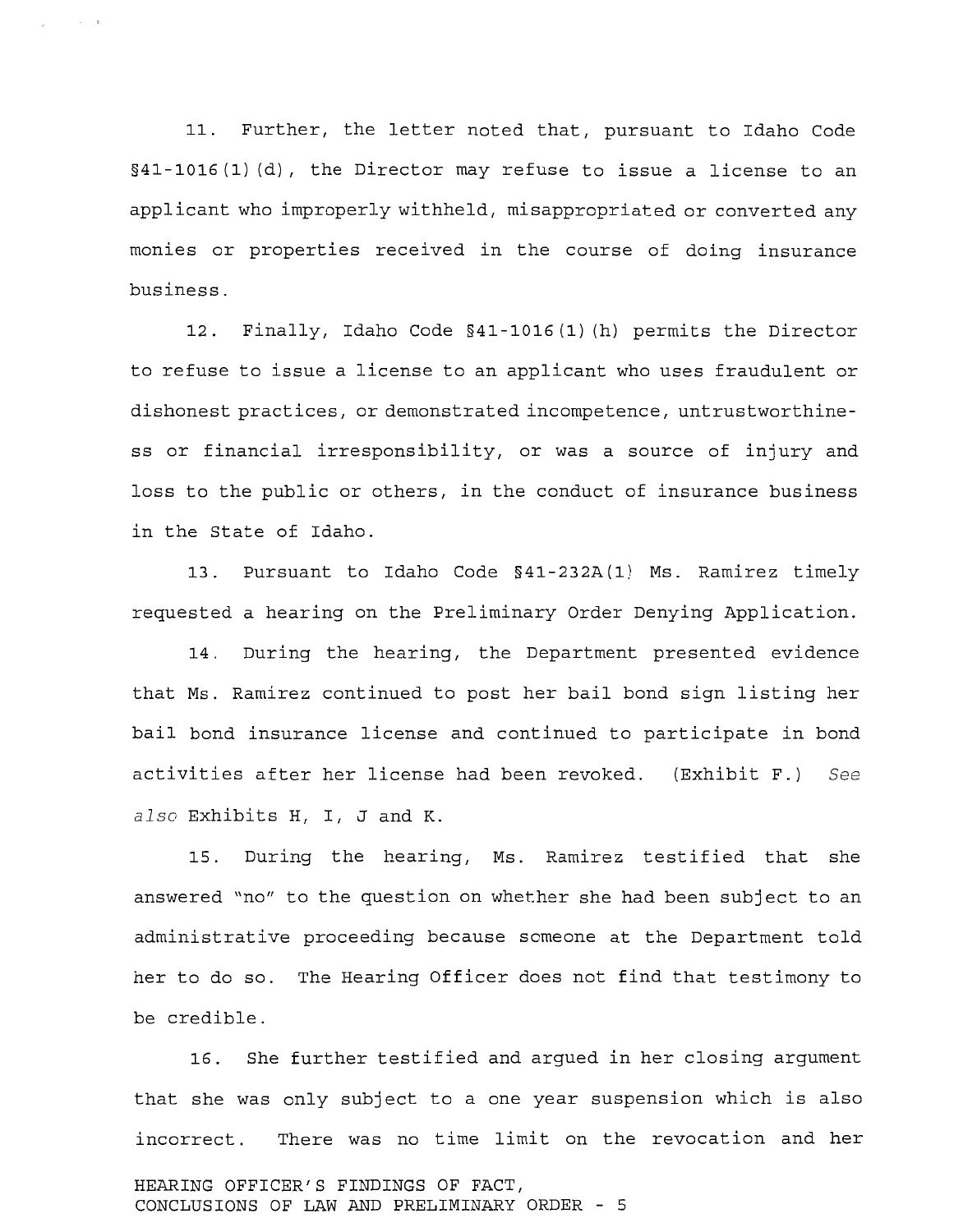license was not suspended. It was revoked.

17. Ms. Ramirez further argued that her erroneous answers to the questions were not based upon an intent to defraud. The statute does not require proof of an intent to defraud, but allows for denial of a license if an applicant provides incorrect, misleading, incomplete or materially untrue information. The evidence establishes Ms. Ramirez did violate this statute.

## CONCLUSIONS **OF** LAW

18. The evidence establishes that there are grounds to deny the application of Ms. Ramirez based upon various statutes:

19. Ms. Ramirez' application violated Idaho Code §41-1016(1) (a) in that she provided incorrect, misleading, incomplete or materially untrue information in her license application.

20. With respect to her prior bail bond license, Ms. Ramirez improperly withheld, misappropriated or converted monies or properties received in the course of doing insurance business in violation of Idaho Code §41-1016 (1) (d) providing grounds for denial of her current application.

21. Further, with respect to her prior bail bond license, Ms. Ramirez used fraudulent or dishonest practices, or demonstrated incompetence, untrustworthiness or financial responsibility or was a source of injury and loss to the public or others in the conduct of insurance business, providing grounds for denial of her current application pursuant to Idaho Code §41-1016 (1) (h) .